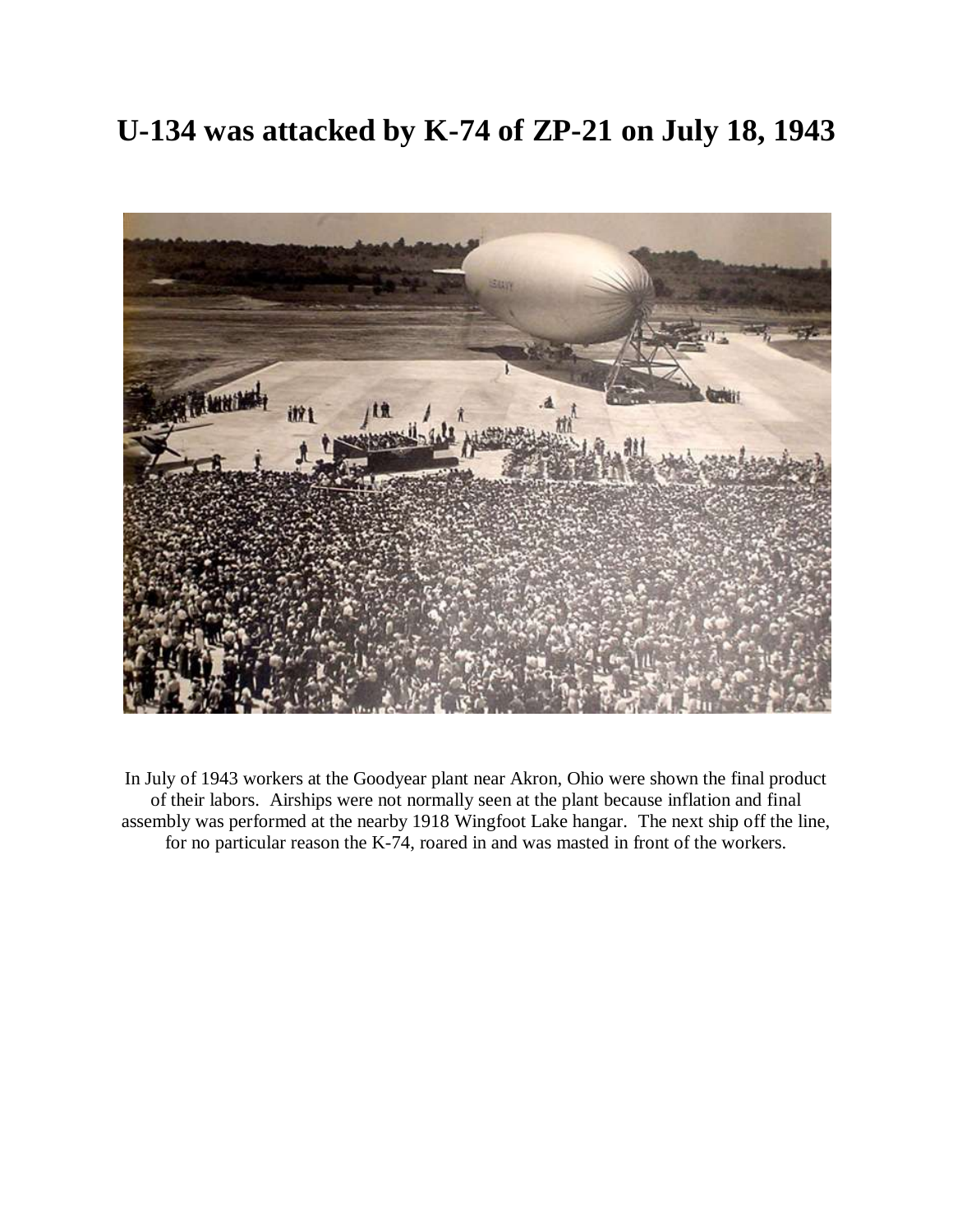

During the ceremonies, LT Joy Bright Hancock, herself twice widowed by the rigid airship program, christened the K-74. Capt C.V.S. Knox, Officer In Charge of war production at several Ohio plants and a rigid airship veteran, looks on with RAdm S.E. Rosendahl, Chief of Naval Airship Training and Experimentation, in from Lakehurst, New Jersey.